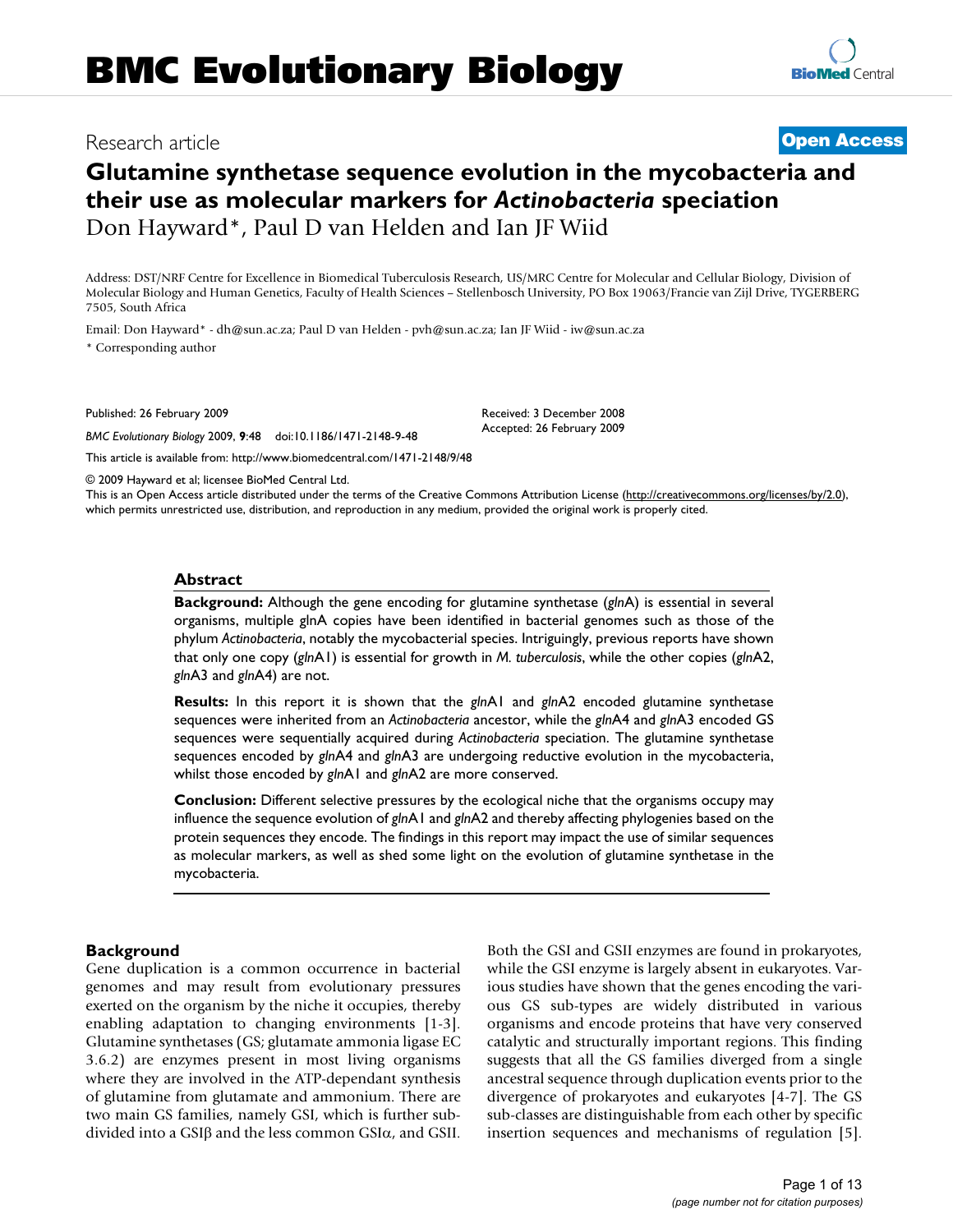The GSIβ sub-type is subjected to post-translational modification by adenylylation of a conserved tyrosine residue by an adenylyltransferase [8], while  $GSI\alpha$  and  $GSII$  activity may mainly be regulated through feedback mechanisms. The enzymes also appear to differ in structure; the GS I enzymes form dodecamers [9], while GSII molecules are octamers [10]. The DNA and protein sequences of GS have thus been used as molecular markers in the construction of the phylogenetic relationships between evolutionary diverse prokaryotic and eukaryotic organisms [6,11]. These sequences are considered useful as phylogenetic markers due to their higher degree of sequence variation in comparison with other markers, such as 16S rRNA [12], which are very similar in ecologically related organisms.

Organisms belonging to the phylum *Actinobacteria* have adapted to occupy a wide variety of ecological niches and include species that are major antibiotic producers, as well as various human, animal and plant pathogens. The genome sequence of *M. tuberculosis*, a member of the *Actinobacteria*, revealed that this important human pathogen has four glnA gene copies that may encode GSIβ (*gln*A1 and *gln*A4) and GSII (*gln*A2 and *gln*A3) enzymes [13]. Of the four glnA gene copies, it has been shown that *gln*A1 encodes the main and essential GS in *M. tuberculosis* [14], while the other glnA sequences (*gln*A2, *gln*A3 and *gln*A4) encode functional, but non-essential GS enzymes [15]. Although these glnA sequences have been shown to encode enzymes that catalyse glutamine synthesis, their evolution and importance in *M. tuberculosis* is not well understood. Evidence has been presented that suggests that *M. tuberculosis* GSIβ (encoded by *gln*A1) may have evolved to perform other specialised functions not present in non-tuberculosis causing mycobacteria and may play a role in enabling *M. tuberculosis* to survive during infection and growth in the human host [16,17]. These functions may include the synthesis of poly-L-glutamic acid, a cell wall constituent unique to *M. tuberculosis* that might play a role in maintaining cell wall homeostasis [18].

These observations suggest that *M. tuberculosis* might have been subjected to varying environmental pressures that may have influenced GS sequence evolution. This hypothesis questions the retention of potentially non-essential and/or non-functional sequences in the mycobacterial genome. Furthermore, if such sequences are retained, do they evolve at the same rate as the organism, but with enough changes over time, thereby enabling its use as a marker of evolution? In this report we attempted to study the evolution of the *Actinobacteria*, with specific reference to the *Mycobacteriae*, through a comparison of the GS sequences present in these genomes. The GS sequence data was used to construct *Actinobacteria* phylogenies, which were compared to phylogenies constructed from 16S rRNA and cytidine triphosphate (CTP) synthase

genes. Through these comparisons it was determined that the GS sequences may undergo adaptive or reductive evolution due to the different evolutionary pressures exerted by the ecological niche the organism occupies. These differences may lead to subtle differences in phylogenetic reconstructions, although broad phylogenies could be defined.

## **Results**

## *Distribution of glnA sequences in the* **Actinobacteria**

The distribution and similarity of GS protein sequences in all the available genomes of organisms defined as members of the phylum *Actinobacteria* [19] were detected through a BLAST sequence comparison of the *M. tuberculosis gln*A1, *gln*A2, *gln*A3 and *gln*A4- protein sequences (Table 1). Protein sequence data has been preferred to DNA sequences, since the various *Actinobacteria* genomes may differ with respect to G/C content that may result in skewing of sequence alignments. Protein sequences of high similarity (>60%) to the *M. tuberculosis gln*A1 and *gln*A2 encoded protein sequences could be detected in all the *Actinobacteria* genomes (Table 1), with *Symbiobacterium thermophilum* being the only exception, where only a single GS sequence with greater similarity to the *gln*A1 encoded *M. tuberculosis* GSIβ (50% similarity) was observed. The genome of *S. thermophilum*, a high G+C gram positive organism belonging to an as yet undefined taxon situated just outside the phylum *Actinobacteria*, was included due to its close relationships to the actinobacterial ancestor [19,20]. It was observed that the *gln*A1 and *gln*A2 sequences were situated in close proximity to each other in many genomes, but that considerable variance in the distribution and similarity of GS sequences similar to that *M. tuberculosis gln*A3 and *gln*A4 sequences was observed. Some *Actinobacteria* genomes contained an additional glnA protein sequence similar to the *M. tuberculosis gln*A4 protein sequence. However, this sequence was less conserved than the *gln*A1 and *gln*A2 sequences. Only the mycobacteria and some other closely related actinomycetes, such as *Frankia* and *Rhodococcus* species, contained sequences similar to the four glnA-encoded GS sequences (summarised in Figure 1). An exception was observed in that sequences similar to *gln*A3 and *gln*A4 were absent in the genomes of *M. leprae* and *M. ulcerans*, which had glnA sequences similar to *gln*A1 and *gln*A2 only. It is well known that *M. leprae* and *M. ulcerans* have undergone major reductive evolution [21,22] and as such may have lost these genes. Since the distribution of the glnA sequences (as seen in Figure 1) reflects the evolution of phylum *Actinobacteria* as defined by 16S phylogenetic analysis [19], it might be argued that there was a sequential acquisition of first *gln*A4 and later *gln*A3, rather than a loss of these genes from an actinomycete progenitor. In order to prove that *gln*A3 and *gln*A4 were lost in these two mycobacterial species specifically, rather than being sepa-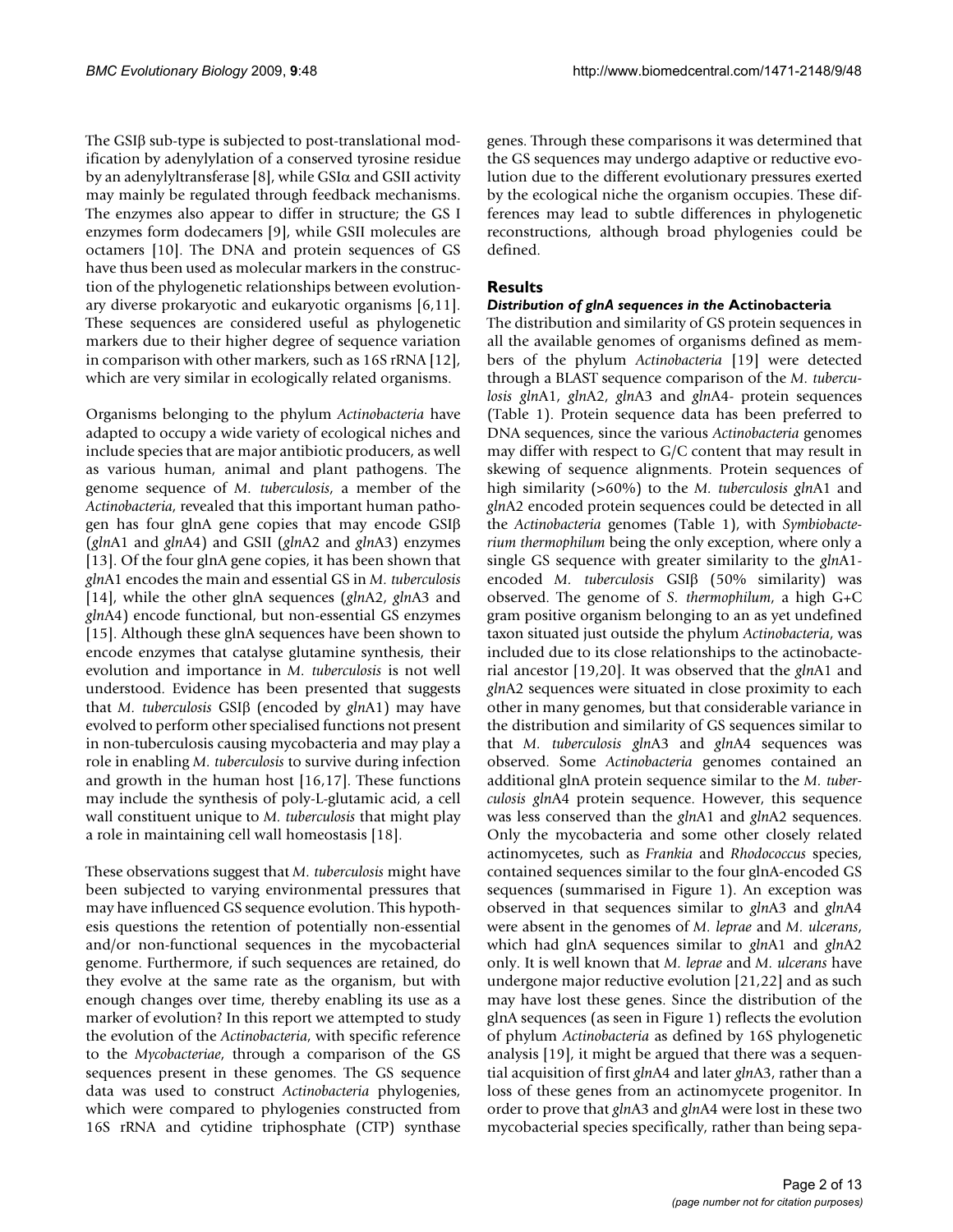|                                                 |              |                         | Sequence accesion number, length (amino acids) and percentage similarity |                          |                             |                         |              |                         |
|-------------------------------------------------|--------------|-------------------------|--------------------------------------------------------------------------|--------------------------|-----------------------------|-------------------------|--------------|-------------------------|
| Organism                                        | glnAl        |                         | glnA2                                                                    |                          | gInA3                       |                         | glnA4        |                         |
| Acidothermus<br>cellulolyticus   IB             | YP 872682    | (474 aa) 72%            | YP_872678                                                                | $(453 \text{ aa}) 68\%$  | YP 872678                   | $(453 \text{ aa}) 30\%$ | YP 873609    | (446 aa) 61%            |
| Arthrobacter sp. FB24                           | YP 947504    | (474 aa) 63%            | YP 947491                                                                | $(446 \text{ aa}) 65\%$  | YP 831086                   | (446 aa) 29%            | YP 831086    | (446 aa) 31%            |
| Bifidobacterium longum<br><b>NCC2705</b>        | NP_696248    | (478 aa) 62%            | NP_696466                                                                | $(445$ aa) $60\%$        | NP_696466                   | (445 aa) 27%            | NP_696466    | (445 aa) 29%            |
| <b>Brevibacterium linens</b><br>BL <sub>2</sub> | ZP_00378605  | $(474$ aa) 62%          | ZP_00378066                                                              | $(452 \text{ aa}) 62\%$  | ZP_00378066                 | (452 aa) 29%            | ZP_00381218  | (454 aa) 56%            |
| Corynebacterium<br>diphtheriae NCTC<br>13129    | NP_939986    | $(478 \text{ aa}) 67\%$ | NP_940011                                                                | $(446 \text{ aa}) 64\%$  | NP_940011                   | (446 aa) 25%            | NP_940011    | (466 aa) 28%            |
| C. efficiens YS-314                             | NP_738714    | (477 aa) 70%            | NP_738737                                                                | $(516$ aa) $66\%$        | NP_738737                   | $(516 \text{ aa}) 29\%$ | NP_738737    | (516 aa) 29%            |
| C. glutamicum ATCC<br>13032                     | YP_226455    | (477 aa) 70%            | YP_226471                                                                | $(446 \text{ aa}) 65\%$  | YP_226471                   | (446 aa) 29%            | YP_226471    | (446 aa) 29%            |
| C. jeikeium K411                                | YP 250482    | $(500 \text{ aa})$ 71%  | YP 250455                                                                | $(448 \text{ aa})$ 71%   | YP 250455                   | (448 aa) 29%            | YP 250455    | (448 aa) 29%            |
| Frankia sp. EAN I pec                           | YP_001506114 | $(474$ aa) 66%          | YP_001506110                                                             | $(452 \text{ aa}) 65\%$  | YP_001510745                | (496 aa) 38%            | YP_001505022 | (470 aa) 56%            |
| Janibacter sp.<br>HTCC2649                      | ZP_00994949  | (474 aa) 66%            | ZP_00995601 (445<br>aa) 70%                                              |                          | ZP_00995688 (446<br>aa) 42% |                         | ZP_00997071  | (461 aa) 59%            |
| Kineococcus<br>radiotolerans<br>SRS30216        | YP_001363019 | (474 aa) 68%            | YP_001363024                                                             | $(447 \text{ aa}) 65\%$  | YP_001363024                | $(447$ aa) $31%$        | YP_001361387 | $(460 \text{ aa}) 61\%$ |
| Leifsonia xyli subsp.<br>xyli str. CTCB07       | YP_062980    | $(474$ aa) $62%$        | YP_061977                                                                | $(445$ aa) $63%$         | YP_061977                   | (445 aa) 28%            | YP_061977    | (445 aa) 32%            |
| Mycobacterium avium<br>104                      | YP_881471    | (478 aa) 90%            | YP_881448                                                                | (446 aa) 94%             | YP 882016                   | (450 aa) 80%            | YP 882894    | (468 aa) 78%            |
| M. bovis AF2122/97                              | NP 855893    | (478 aa) 100%           | NP_855895                                                                | $(446 \text{ aa}) 100\%$ | NP 855562                   | (450 aa) 100%           | NP 856530    | (457 aa) 100%           |
| M. bovis BCG str.<br>Pasteur 1173P2             | YP_978326    | (478 aa) 100%           | YP_978328                                                                | $(446 \text{ aa}) 100\%$ | YP 978005                   | (450 aa) 100%           | YP_978966    | (475 aa) 100%           |
| M. leprae TN                                    | NP_301707    | $(478$ aa) $91%$        | NP_302123                                                                | $(448 \text{ aa}) 93\%$  | NP_302123                   | (448 aa) 27%            | NP_302123    | (448 aa) 29%            |
| M. smegmatis str.<br>MC <sub>2</sub> 155        | YP_888567    | (478 aa) 84%            | YP_888571                                                                | (446 aa) 88%             | YP_887864                   | (453 aa) 64%            | YP_886932    | (457 aa) 74%            |
| M. sp. KMS                                      | YP_939366    | (478 aa) 85%            | YP_939374                                                                | $(446 \text{ aa}) 89\%$  | YP_936250                   | (437 aa) 47%            | YP_938091    | (455 aa) 74%            |
| M. tuberculosis<br><b>CDC1551</b>               | NP_336749    | (478 aa) 00%            | NP_336751                                                                | (446 aa) 100%            | NP_336385                   | (450 aa) 100%           | NP_337439    | (457 aa) 100%           |
| M. tuberculosis F11                             | ZP_01685137  | (478 aa) 100%           | ZP 01685139                                                              | (446 aa) 100%            | ZP 01684789                 | (450 aa) 100%           | ZP 01685769  | (462 aa) 100%           |
| M. tuberculosis H37Rv                           | NP_216736    | (478 aa) 100%           | NP_216738                                                                | $(446 \text{ aa}) 100\%$ | NP_216394                   | (450 aa) 100%           | NP_217376    | (457 aa) 100%           |
| M. ulcerans Agy99                               | YP 905364    | (478 aa) 90%            | YP_905360                                                                | (446 aa) 93%             | YP 905360                   | (446 aa) 27%            | YP_905360    | (446 aa) 30%            |
| M. gilvum PYR-GCK                               | YP_001134193 | (478 aa) 84%            | YP_001134174                                                             | (446 aa) 89%             | YP_001134583                | $(453 \text{ aa}) 66\%$ | YP_001135323 | (469 aa) 74%            |
| M. vanbaalenii PYR-1                            | YP_954385    | (478 aa) 85%            | YP_954396                                                                | (446 aa) 88%             | YP_953732                   | (442 aa) 64%            | YP_953098    | (459 aa) 72%            |
| Nocardia farcinica IFM<br>10152                 | YP_I17877    | (478 aa) 77%            | YP_I17870                                                                | $(446 \text{ aa}) 83\%$  | YP_I17870                   | (446 aa) 28%            | YP_I17870    | (446 aa) 31%            |
| Nocardioides sp. JS614                          | YP_923487    | (474 aa) 71%            | YP_923242                                                                | $(455$ aa) $66\%$        | YP_923242                   | (455 aa) 28%            | YP_923778    | (464 aa) 59%            |
| Propionibacterium<br>acnes KPA171202            | YP_055385    | (473 aa) 66%            | YP_055378                                                                | $(468 \text{ aa}) 63\%$  | YP_055378                   | (468 aa) 30%            | YP_055378    | (468 aa) 30%            |
| Rhodococcus sp. RHAI                            | YP_701142    | (478 aa) 81%            | YP 701152                                                                | (446 aa) 84%             | YP 701692                   | (433 aa) 47%            | YP 705251    | (451 aa) 33%            |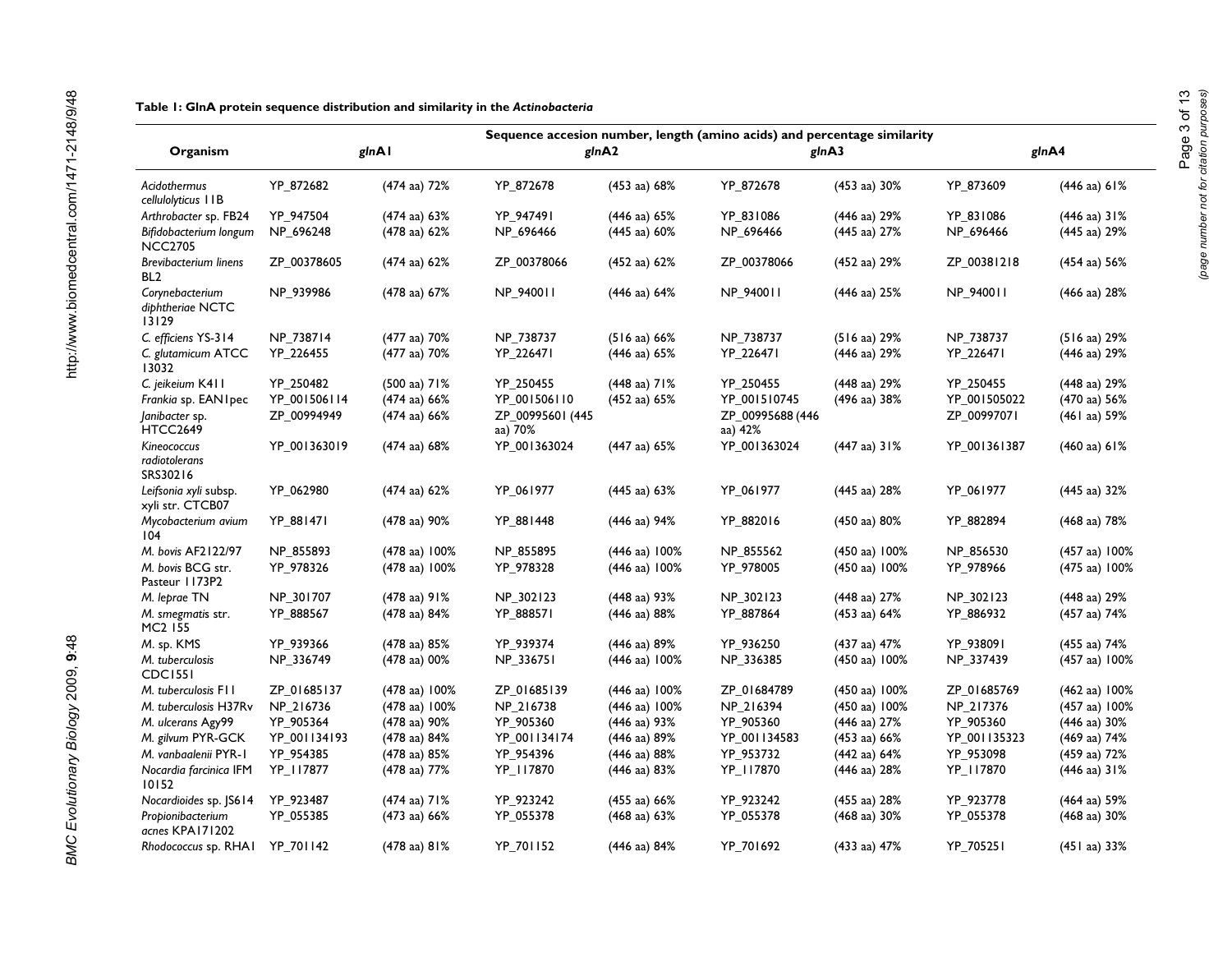|  | Table 1: GlnA protein sequence distribution and similarity in the Actinobacteria (Continued) |  |  |  |
|--|----------------------------------------------------------------------------------------------|--|--|--|
|--|----------------------------------------------------------------------------------------------|--|--|--|

| Salinispora tropica<br><b>CNB-440</b>                          | YP 001160144 | (474 aa) 70%           | YP 001160151 | $(451$ aa) 68%          | YP 001160151 | $(451$ aa) 29%          | YP 001160151 | $(451$ aa) 30%          |
|----------------------------------------------------------------|--------------|------------------------|--------------|-------------------------|--------------|-------------------------|--------------|-------------------------|
| Streptomyces avermitilis<br>MA-4680                            | NP 827182    | (469 aa) 70%           | NP 827131    | $(453 \text{ aa}) 69\%$ | NP 827131    | $(453 \text{ aa}) 29\%$ | NP 827901    | $(454$ aa) $65%$        |
| S. coelicolor A3(2)                                            | NP 626450    | $(469 \text{ aa})$ 71% | NP 626490    | $(453 \text{ aa}) 69\%$ | NP 626490    | (453 aa) 28%            | NP 625889    | $(462 \text{ aa}) 64\%$ |
| Symbiobacterium<br>thermophilum IAM<br>14863                   | YP 074027    | $(471$ aa) $50\%$      | YP 074027    | $(471$ aa) 33%          | YP 074027    | (471 aa) 28%            | YP 074027    | $(471$ aa) 32%          |
| Thermobifida fusca YX                                          | YP 289049    | $(474$ aa) 68%         | YP 289043    | $(453 \text{ aa}) 68\%$ | YP 289043    | $(453 \text{ aa}) 27\%$ | YP 289043    | $(453 \text{ aa}) 28\%$ |
| Marine<br>actinobacterium<br>PHSC <sub>20</sub> C <sub>1</sub> | ZP 01131573  | (478 aa) 64%           | ZP 01129622  | $(445$ aa) $62\%$       | ZP 01129567  | $(416 \text{ aa}) 27\%$ | ZP 01129199  | $(455$ aa) 70%          |

*Gln*A protein sequences distribution in the *Actinobacteria*. The percentage similarity to the *M. tuberculosis* GS sequences is indicated by means of amino acid identity. The accession number and amino acid length of the protein sequence is indicated for each sequence.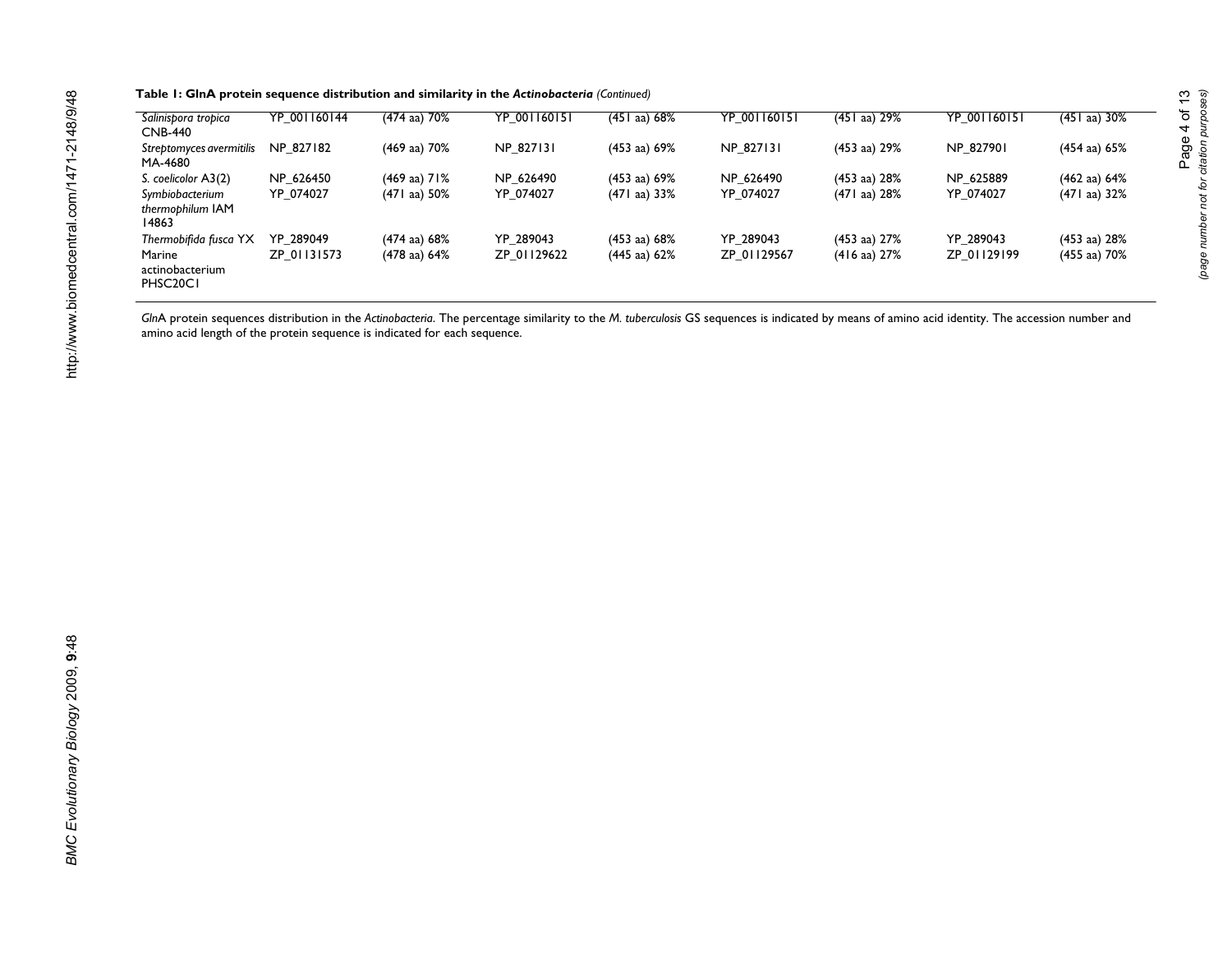rately acquired in different members of the mycobacteria, the chromosomal regions containing the *gln*A3 and *gln*A4 genes in *M. tuberculosis* were compared to the corresponding chromosomal regions of *M. leprae* and *M. ulcerans* (Figure 2). It was observed that the chromosomal regions of *M. leprae* and *M. ulcerans* contained copies of *gln*A3 in the form of pseudogenes situated in gene clusters corresponding to that of the *M. tuberculosis* H37Rv chromosome. In *M. ulcerans* it was observed that the *gln*A3 sequence had been disrupted by an insertion element (Figure 2). A copy of *gln*A4 can be observed in a gene cluster similar to that found on the *M. tuberculosis* chromosome, suggesting that both sequences have been retained from the mycobacterial ancestor during mycobacterial speciation, but that they have become non-functional through the evolutionary process in some members of the genus *Mycobacterium*.

#### *Origins of the* **glnA4** *and* **glnA3** *sequences*

The sequence annotations of the *M. tuberculosis* glnA genes suggest that *gln*A1 and *gln*A3 encode GSI enzymes and *gln*A2 and *gln*A4 GSII enzymes, which together with the results summarised in Figure 1, suggest that the *gln*A4 and *gln*A3 GS sequences were acquired either through sequential duplication of a GSI and GSII sequence, or through separate lateral genetic transfer events. Therefore the ancestry of the glnA sequences was investigated through a phylogenetic analysis of all the glnA sequences present in the phylum *Actinobacteria* (Table 1). The simplified tree shown in Figure 3 (see additional file 1) indicates that, consistent with previous reports, the glnA-encoded protein sequences may have been derived from a common ancestral GS sequence [4]. The sequence phylogeny further shows that the *gln*A2, *gln*A3 and *gln*A4-encoded sequences are clustered on a separate branch from the *gln*A1-encoded sequence, indicating that these sequence are related and may share a common ancestor.

This finding was unexpected, since the *gln*A4-encoded GS sequence has a conserved tyrosine residue in the adenylylation region of the GS sequence, suggesting that it may rather be derived from *gln*A1 and would encode a GSIβ enzyme. Therefore the structural relationships between the GS protein sequences encoded by the four *M. tuberculosis* glnA genes were investigated by aligning the *gln*A1 (Rv2220; 478 amino acids), glnA2 (Rv2222; 446 amino acids), *gln*A3 (Rv1878; 450 amino acids) and *gln*A4 (Rv2860c; 457 amino acids) -protein sequences according



## Figure 1 and 2008 and 2008 and 2008 and 2008 and 2008 and 2008 and 2008 and 2008 and 2008 and 2008 and 2008 an

**The distribution of glnA sequences within the genomes of different actinobacterial species reflects the evolutionary history of the phylum** *Actinobacteria* **as derived from 16S rRNA phylogenetic analyses and indicates that the** *gln***A3 and** *gln***A4 sequences were acquired in a serial fashion**. \*(The *gln*A3 and *gln*A4 sequences are present as pseudogenes in the genomes of *M. leprae* and *M. ulcerans*.)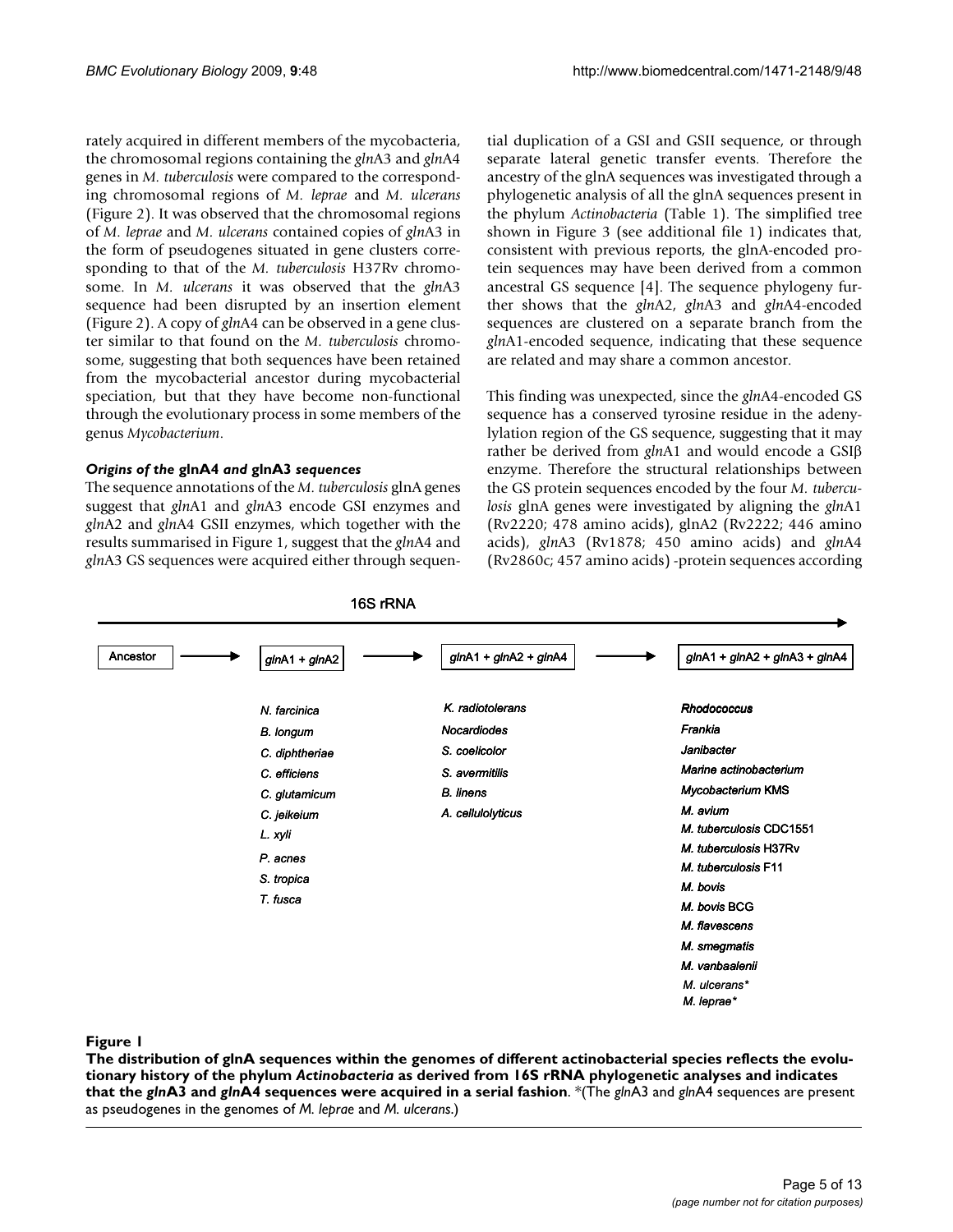

#### Figure 2 and 2008 and 2008 and 2008 and 2008 and 2008 and 2008 and 2008 and 2008 and 2008 and 2008 and 2008 an

**The chromosomal regions of** *M. leprae* **and** *M. ulcerans* **similar to that of** *M. tuberculosis* **containing the** *gln***A3 and** *gln***A4 sequences show that these GS encoding sequences were disrupted by insertions (***gln***A3,** *M. ulcerans***) or deletions (***gln***A3,** *M. leprae***;** *gln***A4,** *M. ulcerans***)**. Similar genes are indicated in the same colour and the percentage amino acid identity to the *M. tuberculosis* H37Rv reference sequence is indicated between brackets. Open arrows indicate no significant similarity to sequences in the corresponding chromosomal regions.

to maximum probability of amino acid identities (Figure 4). Inspection of the aligned protein sequences of the four *M. tuberculosis gln*A sequences (Figure 4) showed differences in functional regions that separate the GSI and GSII protein families. This data reflects a low level of similarity between the GS sequences due to the low level of sequence conservation in regions containing putative functional domains, notably those that might be involved in the formation of the GS-catalytic site [23]. Furthermore, the protein sequences encoded by *gln*A2, *gln*A3 and *gln*A4 lack the insert sequence that is used to identify GSIβ sequences [5]. In addition, the tyrosine residue in the *gln*A1 protein sequence involved in post-translational regulation of GSIβ through adenylylation [24] is situated in a run of amino acids that is not conserved in the other three proteins. Therefore the tyrosine residue present in the *gln*A4-encoded GS sequence might not be subjected to

post-transcriptional regulation by adenylylation, which indicates that the protein sequences encoded by the *gln*A3 and *gln*A4 genes are of the type II GS family. This observation supports the phylogenetic analysis which indicated that the *gln*A3 and *gln*A4 protein sequences are related to or may have been derived from the *gln*A2 protein sequence.

Alignment scores of the GS sequences (calculated as a percentage of amino acid identities per GS sequence length, Table 1) showed that the *gln*A3 and *gln*A4 protein sequences were dissimilar to those encoded by the *gln*A1 and *gln*A2 genes. From the alignment scores it is evident that the protein sequences encoded by *gln*A1 and *gln*A2 are most similar  $(32.4\% - 32.7\% ,$  Table 1), while the sequence encoded by *gln*A3 shows the lowest similarity to the protein sequences encoded by *gln*A1, *gln*A2 and *gln*A4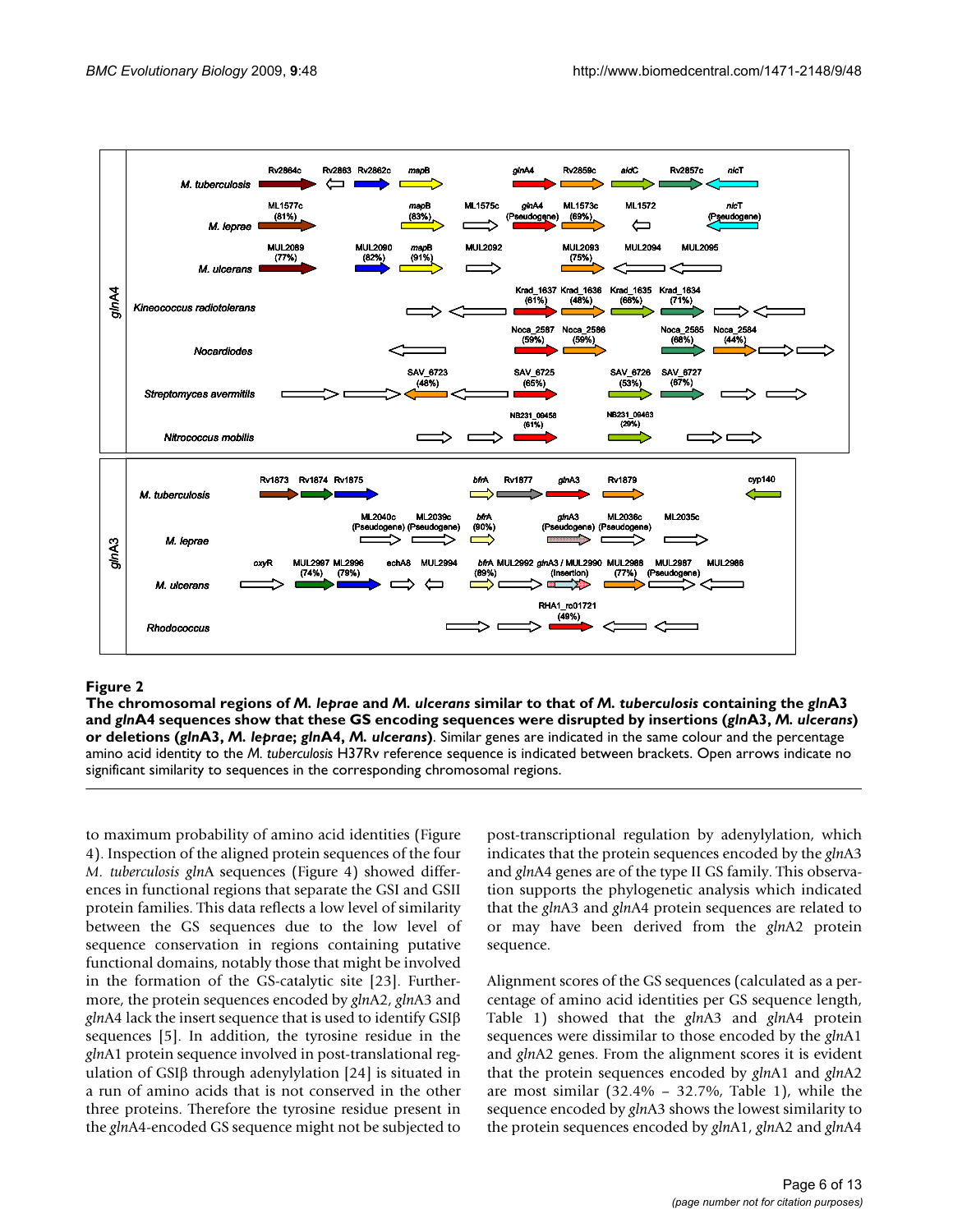

#### **Figure 3**

**Phylogenetic analysis of the all the actinobacterial glnA protein sequences showed that the** *gln***A3 and**  *gln***A4 protein sequences are closer related to the**  *gln***A2 protein sequence that to that of** *gln***A1**. (Distances not drawn to scale).

(less than 23%; Table 1). Because it was expected that recent gene duplicates would share a high degree of similarity, the low level of *gln*A4 and *gln*A3 sequence conservation in comparison to the *gln*A1 and *glnA2* sequences suggests that these sequences either may have undergone rapid evolution after duplication, or have been derived from separate lateral gene transfer events during the speciation of the later actinobacteria. Therefore the *gln*A3 and *gln*A4-encoded protein sequences were compared to all available microbial genomes on the NCBI BLAST server. Sequences with similarity to the *gln*A4 sequence were detected in members of the proteobacteria, such as *Nitrococcus mobilis* (61% similarity) and *Acidiphilum cryptum* (54% similarity). Both these organisms had an additional GSI copy, although it had lower similarity to the *gln*A1 encoded GS of *M. tuberculosis* (50% and 51% similarity respectively). The similarity of these sequences to the *gln*A4 sequence was confirmed by a protein sequence BLAST of the *N. mobilis* protein sequence against all the genomes of the *Actinobacteria*. Higher protein sequence similarity to the *gln*A4 sequence (see Table 1) were observed in all cases, with the sequence of *A. cellulolyticus* (YP\_873609) being the most similar (63% identity). In organisms where a *gln*A4 sequence is absent (see Figure 1), no sequences of significant similarity could be detected. However, it could not be conclusively shown whether these sequences were similar enough to suggest that the presence of the *gln*A3 and *gln*A4 sequences could be due to a lateral transfer event. The comparison of the chromosomal regions on which the *gln*A4 gene is found showed remarkable consistency even in more distantly related actinobacteria, while the same was not true for the *gln*A3 gene. For instance, the gene arrangement surrounding the *gln*A4 gene remained the same in *M. tuberculosis* as in *K. radiotolerans*, while very few genes of significant similarity surround the *gln*A3 locus. These observations suggest that the genomic region containing the *gln*A4 gene was inherited from the *Actinobacteria* progenitor, rather than being transferred from an organism outside the phylum. The ancestry of the *gln*A3 gene is more difficult to explain, since a similar sequence could not be detected, suggesting that the *gln*A3 gene arose through a duplication event, but may be undergoing reductive evolution.

#### *Actinobacteria GS sequences as phylogenetic markers*

The lower level of GSIβ sequence conservation observed in comparison to the GSII sequence between species (Table 1) was surprising, since  $GSI\beta$  may be the major  $GS$ of *M. tuberculosis* and other *Actinobacteria* [14,15,25]. Since this observation suggests that the GSIβ and GSII sequences evolve differently, *Actinobacteria* phylogenies based on the GSIβ and GSII sequences were compared to phylogenies based on 16S rRNA sequences [19]. Since the *gln*A3 and *gln*A4 protein sequences might be undergoing reductive evolution, they were excluded from the phylogeny. Figure 5 shows that the *Actinobacteria* phylogeny based on the *gln*A2-encoded GSII sequence reflects the 16S rRNA phylogeny, while shifts are observed in the phylogeny based on the *gln*A1-encoded GSIβ sequence. In the GSII sequence phylogeny, organisms are clustered according to suborders, such as the Micrococcineae (*B. linens*, *Arthrobacter*, *L. xyli*, and *Janibacter*), Corynebacterineae (*Corynebacteria* sp., *Mycobacterium* sp., *Rhodococcus* and *N. farcinica*), Streptomycineae (*Streptomyces* sp.), Streptosporangineae (*T. fusca*) and the Frankineae (*A. cellulolyticus*, *Frankia* sp). Exceptions were observed in that *K. radiotolerans* (Frankineae), *P. acnes* and *Nocardiodes* sp. (Propionibacterineae) were dispersed amongst the Micrococcineae. However, bootstrap values below 50 were obtained for these branches making a true interpretation of the interrelatedness of these organisms impossible. In the phylogenetic tree based on the GSIβ sequence, bootstrap values above 50 were obtained at some of the nodes, but the clustering of organisms to defined *Actinobacteria* suborders were not observed.

The differences in the GS phylogenies are most marked in the mycobacteria. Although the slow-growing and fastgrowing mycobacteria are clustered in two separate lineages, only the GSII sequence phylogeny reflects the suggested 16S rRNA phylogeny [26]. For instance, the GSI phylogeny put members of the *M. tuberculosis* complex (*M. tuberculosis*, *M. microtti* and *M. africanum*) in different lineages with *M. ulcerans* and *M. avium* as *M. tuberculosis* complex ancestors. This differs from the GSII phylogeny, which clusters the *M. tuberculosis* complex and puts *M. leprae* and *M. avium* just outside the complex similar to what is observed in 16S rRNA phylogenetic analyses. The branch depth reflects the small amount of variation between the sequences, and the synonymous to nonsynonymous substitution ratio (Figure 5) indicates that there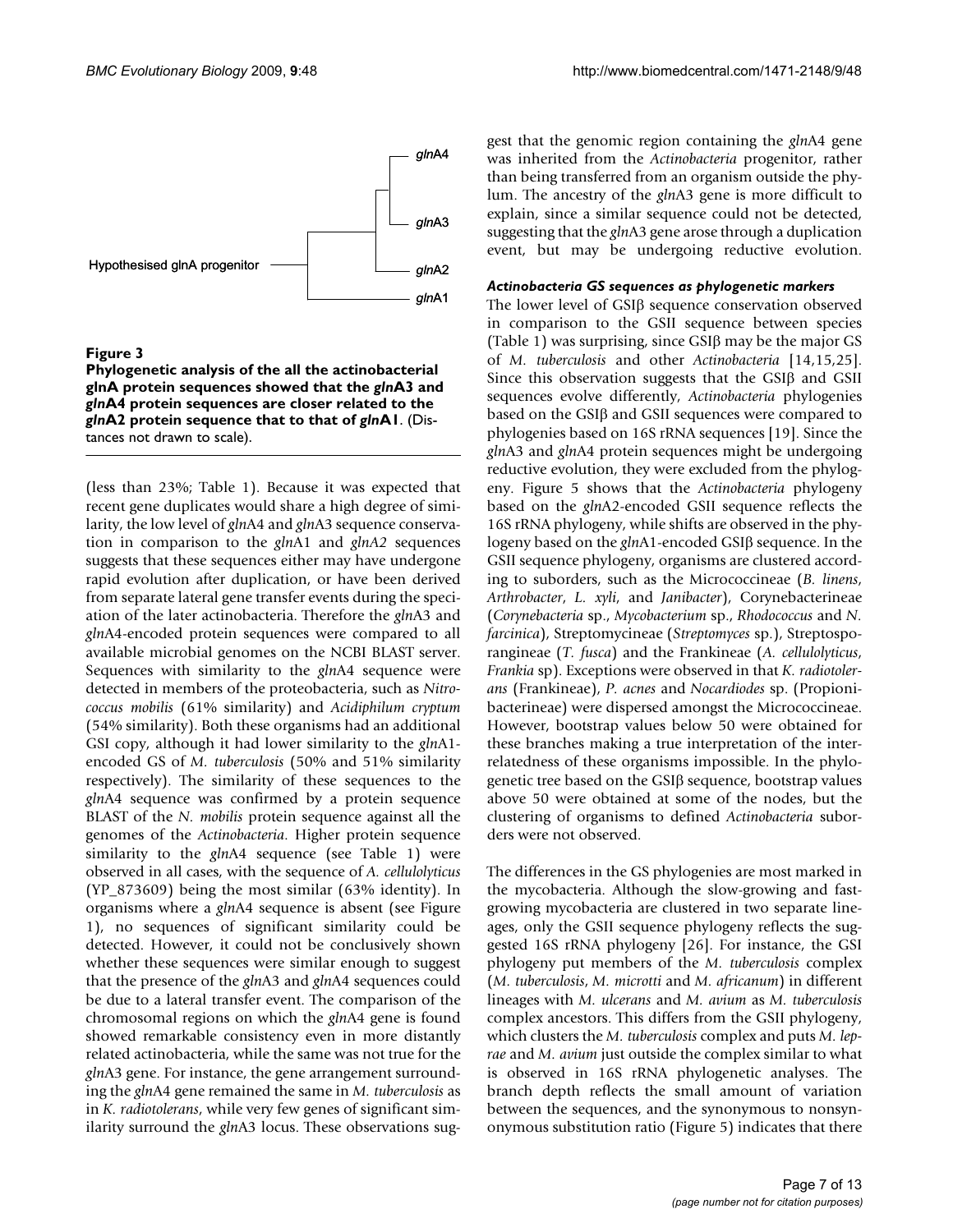|                                  | 10                                                                                                                                                                                                                                                                                                                                                                                                                                                                                                                                        | -20 | 30  | 40  | 50         | 60  | 70  | 80  | 90. |
|----------------------------------|-------------------------------------------------------------------------------------------------------------------------------------------------------------------------------------------------------------------------------------------------------------------------------------------------------------------------------------------------------------------------------------------------------------------------------------------------------------------------------------------------------------------------------------------|-----|-----|-----|------------|-----|-----|-----|-----|
| glnA1<br>glnA2<br>glnA3<br>glnA4 | المنجوع المتمار المتماز ووضوا فوجئا المتمثر المتمثل متمار المتمثل منوط والمواطئ والمواصل المتمثل المتمثل المتمثل ممتد<br>----- MTEKTPDDVFKLAKDEK <b>VEXPOVRFCDLPCLM</b> QHFT <b>IP</b> ASAFDKSVFDDC--------LAF <b>DGSSTRGF</b> QSIHES---- DMLLL<br>------MDRQKEFVLRTLEERDIRFMRLMFIDVLGFLKSVALAPAELEG-AFEEG----------IGFDGSSIEGFARVSES----DTVAH<br>----MTATPLAAAAIAQLEAEGVDTVIGTVVNPAGLTQAKTVPIRRTNT-FANPGLGASPVWHTFCIDQCSIAFTADISVVG---DQRLR<br>MTGPGSPPLAWTELERLVAAGDVDTVILTLDMQGRLAGKRISGRHFVDDIATRGVECCSYLLAVDVDLNTVFGYAMASWDTGYGDVVMT |     |     |     |            |     |     |     |     |
| glnA1<br>glnA2<br>glnA3<br>qlnA4 | 100<br>الْمُحْجَا حَجَجًا مُحَجَلَ لَحَجَ <u>دًا مُحَرَا مَ</u> حَجَلَ الْمَحْجَلَ حَجَجَلَ حَجَلَ مَحَالَ مَحَالَ المَحَالَ مي المحت<br>PDPETARIDFFRAAKTLNINFFVHDPFTLEPYS---RDPRNIARKAENYLISTGIADTAYFGAEAEFYIFDSVSFDSRANG <b>SFYEVDAIS</b><br>PDPSTFQVLPMATSSGHHHSARMFCDITMPDGSPSWADPRHVLRRQLTKAGELGFS--CYVHPELEFFLLKPGPEDGSVP---------<br>TDISAIRIIG-------DGIAWAPAGFFEQDQFPVPACBRGTIBRIEAAIADAQID--AVIGHEMEFLLVDADGQR----------<br>PDLSTLRLIEMLPG-----TALVIADLVWADGSEVAVSPRSTLRRQLDRLKARGLV--ADVATELEFIVFDQPYRQAWASG---------          | 110 | 120 | 130 | 140<br>150 |     | 160 | 170 | 180 |
| glnA1<br>glnA2<br>glnA3<br>qlnA4 | 190<br><u>ال</u> محمد (محمد إحميد ) محمد ( <u>محمد المحمد بال</u> محمد إحمد من (محمد ) محمد (محمد ) محمد) محمد ) محمد (محمد ) محمد ) محمد<br>GWWNTGAATEADGSPNRGYKVRHKGGYFPVAPNDQYVDLRDKMLTNLINSGFILFKGHHDVGSGGQAETNYQFNSLHHAADDMQLYKYTH<br>--------------------vpvdnagyfddaunealnfrahaidalefydfisydfshidds-afgodeidlrfadalismadwrffryyd<br>---------------YRGLTPASDYNIDYAILASSRMEPLIRDIRLGMAGAGLRFPAVKGDC-NMGQQEIGFRYDEALVTQDNHAIYKNGA                                                                                                    | 200 | 210 | 220 | 230        | 240 |     | 260 | 270 |
| glnA1<br>glnA2<br>qlnA3<br>glnA4 | <b>RNTAWONGKTVTFMPKPLFGDNGSGMFGFLSTWKDG-APLMYDETGYAGLSDTARHYIGGLFLHHAPSLLAFTNPTVNSYKRLVFGYEAPL</b><br>KEVALEEKARASEMPKPFGQHPGSAMPTHMSLFEGD-VNAFHSADDPLQISEVGKSFIAGILEHACEISAVTNQWVMSYKRLVQGGEAPT<br>GRTARRHGLRVSLGPAPFAGSIGSGAHOHFSLTMSE-GMLFSGGTGAAGMTSAGEAAVAGMLRGLPDAQGILCGSIVSGIRMRHGNWAGI<br><b>KEIADQHGKSLTEMAK-YDEREGVSCHIHMSLRGTDGSAVEADSNGPHGMSSMFRSFVAGQLATLREFTLCYAPTI<u>VSYKR</u>FADSSFAPT</b>                                                                                                                                |     |     |     |            |     |     |     | 360 |
| glnA1<br>glnA2<br>glnA3<br>qlnA4 | NLVYSQR <b>WRSAQVRIPITGS</b> NPK-AKRI <b>GFRSPDSSGWPYLAFSAMIMAGIDG</b> IKNKIEPQAPVDKDLYFIPPEE--AASIPQTGTSO<br>AASWGAANRSALVRVPMYTPHKTSSRRVPMBSPDSAQNPYLTFAVILAAGIRGVEKGYVLGPQAEDNVWDLTPEERRAMGYRELPSSLDS<br>YACWGTENREAAVREVKGJAGSAYGGNVEVKVYDPSANPYLASAATLGLAHAAWKTKAVIPSETTVDPTQLSDVDRDRAGILRIEADQAD<br>ALAWGLDNRTCAIRWGH3QNIR----WEGRWFGGDVNQYLAWAALIAGELW3IERGLQLPEPCVGNAYQG--------ADVERLFWTLAD                                                                                                                                      |     |     |     |            |     |     |     | 450 |
| glnA1<br>glnA2<br>glnA3<br>qlnA4 | 460 470<br>ة معند ( معند <u>) معند ( معند ( معند ) معند ( معند )</u> معند ( معند ) معند <u>) معند</u> ( معند<br>VIDRIEADHEYLTEGGVFTNDLIETWISFKRENEIEPVNIRPHPYEFALYYDV-<br>ALRAMEASEIVAEALGEHVEDFFLRNKRTEWAN----YRSHVTPYELRTYLSL-<br>AIAVLDSSKILLRCIIGDPM/DAVVAVRQIFHERYG-DLDPAQLADKFRMAWSV-<br><b>AAVLFEDSALVREAFGEDMVAHYLNNARVELAA----FNAAVTDWERIRGFERL</b>                                                                                                                                                                              | 480 |     | 490 | 500        |     |     |     |     |

#### Multiple protein sequence alignment of the these proteins **Figure 4** *M. tuberculosis* glnA encoded sequences shows the amount of variation between

**Multiple protein sequence alignment of the** *M. tuberculosis* **glnA encoded sequences shows the amount of variation between these proteins**. Identical amino acid sequences are blocked; the insert sequence distinguishing GSIβ are in bold type and the active site tyrosine (position 429) is indicated in red.

is a selective constraint that preserves the accumulation of amino acid changes over time. However, most of the sequence variation within these sequences occurred outside important functional GS domains. Since phylogenies are not absolute, the results suggest that using GS as a marker in phylogenetic reconstructions gives a broad definition of phylogeny, although subtle differences between trees are observed.

#### *GSI remains conserved between species*

Since the sequence encoded by the *gln*A1 locus is the major GS of *M. tuberculosis*, it is expected to undergo little evolutionary change over time. However, the genetic conservation of the gene was studied to assess whether it is subject to gradual changes over time. The *glnA*1 gene (1434 bp) and its 5' and 3' regions were PCR amplified from purified genomic DNA of 54 clinical *M. tuberculosis* isolates. These strains were selected on the basis that they were genotyped by IS*6110* insertion mapping in a previous study and included highly prevalent and less prevalent strain families as defined in a high tuberculosis incidence community [27]. These clinical isolates are genetically diverse and encompassed the broad *M. tuberculosis* strain families that are grouped according to IS*611*0 banding pattern identities exceeding 65%. The *gln*A1 sequence data obtained in this manner was compared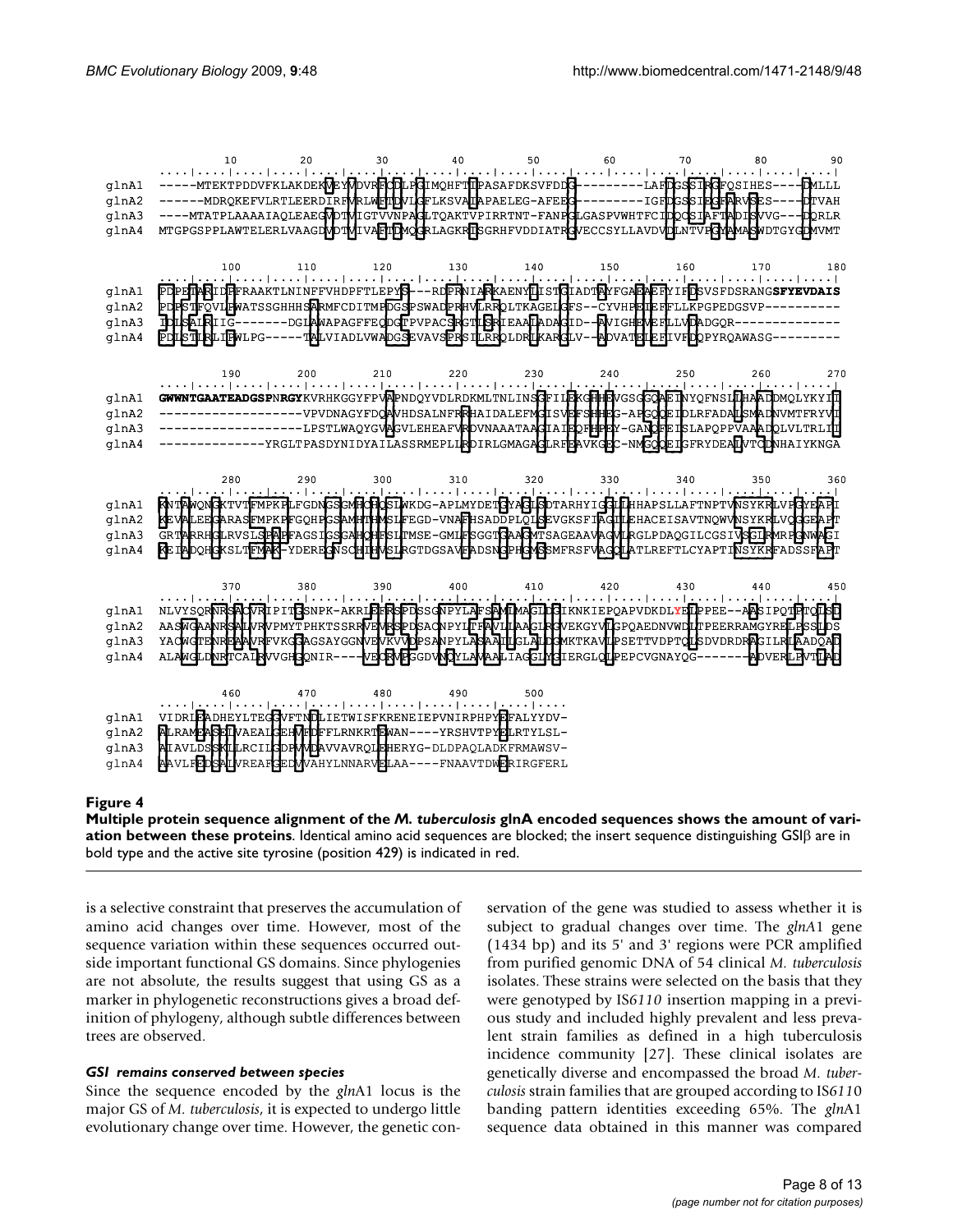

## PAUP 4.0 with the GS sequence of **Figure 5** Dendograms of aligned actinobacterial GSI *Bifidobacterium longum* β (encoded by *gln*as out-group (\*) A1) and GSII (encoded by *gln*A2) sequences constructed using

**Dendograms of aligned actinobacterial GSI**β **(encoded by** *gln***A1) and GSII (encoded by** *gln***A2) sequences constructed using PAUP 4.0 with the GS sequence of** *Bifidobacterium longum* **as out-group (\*)**. Percentage bootstrap support values are shown. The ratio of nonsynonymous  $(K_a)$  to synonymous mutations  $(K_c)$  in the GS sequences of the mycobacteria and *C. diphteria* were computed using the GS sequences in *C. efficiens*, and is shown between brackets.

with the corresponding sequences of the *M. tuberculosis* H37Rv reference strain, *M. tuberculosis* CDC1551 and *M. tuberculosis* 210 (clinical isolate) through BLAST. The *gln*A1 sequences were 100% similar in all respects and no mutations, deletions or insertions were found in any of the *M. tuberculosis gln*A1 loci, showing that the *gln*A1 sequence undergoes no evolutionary change within *M. tuberculosis*.

#### **Discussion**

Glutamine synthetase has long been considered a good molecular marker for evolutionary studies because, similar to the 16S rRNA gene, it is a universally present and essential component of most living organisms and therefore may be constrained to evolve at a slow rate [4,28]. In addition, the GS sequence is long enough to be used together with other sequences, such as 16S rRNA, to obtain a higher degree of confidence in phylogenetic analyses [29]. However, multiple copies of GS encoding genes have been observed in the genomes of some organisms, notably *M. tuberculosis* (which has four GS encoding genes) [13]. Of these sequences, only the *gln*A1 gene (encoding a GSIβ) has been shown to be essential for *M. tuberculosis* growth, while the other sequences are not [15].

To further understand the evolution of GS and the use of duplicated proteins as evolutionary markers, it was attempted to reconstruct *Actinobacteria* speciation by using GS sequences as phylogenetic markers. Through this study insight was gained into the possible evolutionary scenario of the glnA genes in the mycobacteria.

Through sequence comparisons it was shown that most members of phylum *Actinobacteria* had at least one copy of both the *gln*A1 and *gln*A2 genes and that the protein sequences these genes encode are conserved between species. *Symbiobacterium thermophilum* was an exception having only one *gln*A gene similar to the *gln*A1 sequence. Since *S. thermophilum* may be closely related to the *Actinobacteria* ancestor [19], the absence of the *gln*A2 gene may indicate that *gln*A2 (which is present outside of the phylum *Actinobacteria*) was either not passed down from the *Symbiobacterium* ancestor, or may have been lost from this organism. Previous studies have shown that the GSI and GSII sequences are duplicated derivatives of an ancient GS sequence [4], which suggests that *S. thermophilum* may have lost the *gln*A2 sequence during speciation. It remains to be investigated if other members of the *Symbiobacterium* species may have retained a *gln*A2 gene. It is interesting to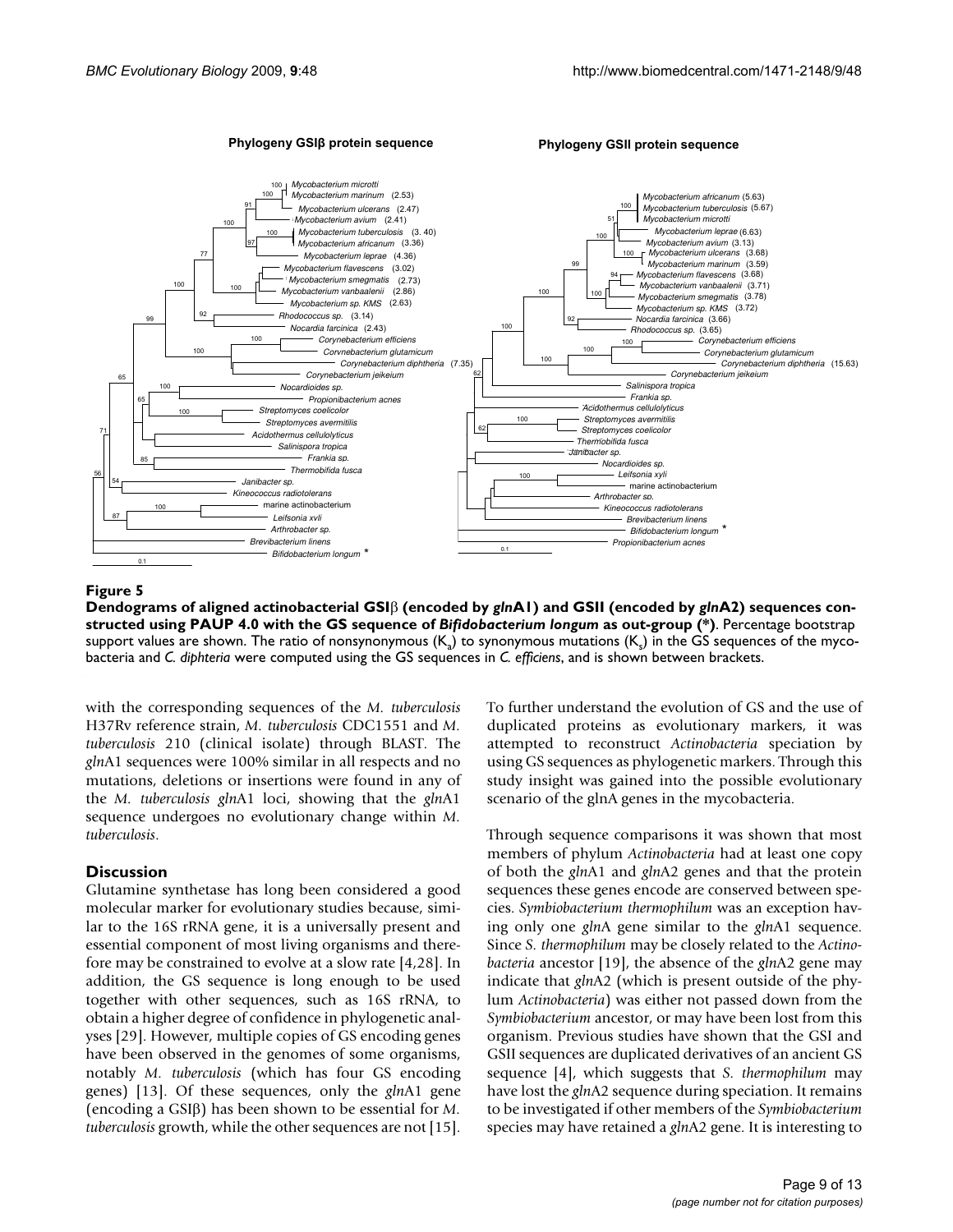note that in many cases, the *gln*A1 and *gln*A2 genes were situated in close proximity to each other. This arrangement has been observed in the genomes of other organisms [30], which suggests that these GS enzymes may be functionally linked. In support of this observation it has been demonstrated that the synthesis of the GSII enzyme was up regulated while the synthesis of GSI was reduced significantly during nitrogen starvation in the *Frankia* [31], therefore suggesting a synergistic role of both enzymes under different conditions. The close proximity of the coding genes for the two GS enzymes also suggests that the chromosomal region containing the glnA copies may be conserved. The genomic region containing the *gln*A2 sequence has been studied in *M. tuberculosis* and *C. glutamicum* and in both cases it was shown that the *gln*A2 gene was situated adjacent to and transcriptionally linked to the *gln*E gene [15,32]. The *gln*E gene encodes the adenylyltransferase involved in the post-translational regulation of GSIβ, and deletion of this gene is fatal owing to disturbances caused from the resulting unchecked GS function [33]. Therefore it is possible that disruptions in the chromosomal region containing the *gln*A2 sequence may be under negative selection pressure.

The distribution and ancestry of the other GS-encoding genes (apart from *gln*A1 and *gln*A2) have not yet been described. The relationships between the *gln*A proteins were investigated by generating a phylogeny of all *Actinobacteria* GS sequences. Through this phylogeny it was revealed that the *gln*A3 and *gln*A4 protein sequences are most closely related to the *gln*A2 protein sequence. Our results suggested that the genes might have been derived from either serial duplications of the *gln*A2 gene, or from separate lateral gene transfer events with *gln*A4 being the first and *gln*A3 the most recent acquisition. Analysis of the functional regions of the GS sequences confirmed the possibility, since it was noted that *gln*A2, *gln*A3 and *gln*A4 encode GSII enzymes. We attempted to establish whether these sequences may have entered the *Actinobacteria* genomes through other mechanisms, such as lateral gene transfer. No clear conclusion could be reached other than that similar sequences were present in some members of the γ-proteobacteria. It is known that lateral gene transfer between mycobacterial species and members of the proteobacteria has occurred [34]. However, these transferred elements are usually related to virulence [35] or pathogenicity [36]. Since GS is involved in central metabolism, no definite conclusion could be made.

The evolutionary history of species within the genus *Mycobacterium* has been investigated using the DNA sequence encoding 16S rRNA [26]. Intriguingly, in comparison to this, subtle differences were observed in the mycobacterial phylogeny based on the GSIβ protein sequence, although the phylogeny based on the GSII sequence reflected the proposed mycobacterial speciation more closely. This observation suggests that, although the coding sequences are constricted as measured by synonymous to non-synonymous substitution rates, change in the GSIβ and GSII sequences may be influenced by environmental pressure. The greater similarity between the GSII sequences may suggest that this sequence remains more conserved and undergoes change at a different rate to the GSIβ sequence. The greater conservation between the GSII sequences indicates that this enzyme might have played a more important role in the early *Actinobacteria* species, although it may have become redundant in some of the later mycobacteria. In this respect, it is interesting to note that deletions of the *gln*A2 sequence lead to attenuation of *M. bovis* in guinea pigs [37], whilst the same result was not observed in mice infected with *M. tuberculosis* strains with *gln*A2 disruptions [38]. From the analysis of actinobacterial genomes containing sequences similar to the glnA sequence, it seems that the *gln*A3 and *gln*A4 duplication event may have occurred independently, since some *Actinobacteria* genomes contain either *gln*A3, *gln*A4 or both, together with the *gln*A1 and *gln*A2 sequences. However, some bacteria, such as *M. leprae* and *M. ulcerans*, might have had a copy of *gln*A3 and *gln*A4, which was lost due to transposon insertions or deletions, suggesting that a lack of *gln*A3, *gln*A4 or both genes might also be due to reductive evolution such as is observed in the genomes of *M. leprae* and *M. ulcerans* [21,39]. If it is accepted that some of the mycobacteria have lost the *gln*A3 and *gln*A4 sequences, this could indicate the redundancy of the GS encoded by these sequences, since if they had a function besides glutamine synthesis they might have been under different evolutionary pressure to be retained in the genome.

The influence of evolutionary pressures on such a critical metabolic enzyme may be explained by adaptive evolution of GS due to pressures exerted by the distinct ecological niches these organisms occupy. Adaptive evolution may lead to functional promiscuity whereby an enzyme can exert other functions, whilst still using the same active site as for the original singular activity [40]. In this respect, it has been shown that the GSIβ enzyme may be exported in great quantities by *M. tuberculosis* and *M. bovis* (also the BCG sub-strains) and that it might be involved in the formation of poly-L-glutamic acid, a cell wall constituent unique to these two mycobacterial species [14]. Evidence has been presented that these functions might be essential for *M. tuberculosis* survival *in vivo* [18], and that the GSIβ enzyme may have functions that contribute to the virulence of these important human pathogens, which cannot be substituted by the GSIβ from non-pathogenic mycobacteria (such as *M. smegmatis*) [38]. The ability of the GSI sequence to undergo evolutionary specialisation may be the underlying reason why this enzyme has been func-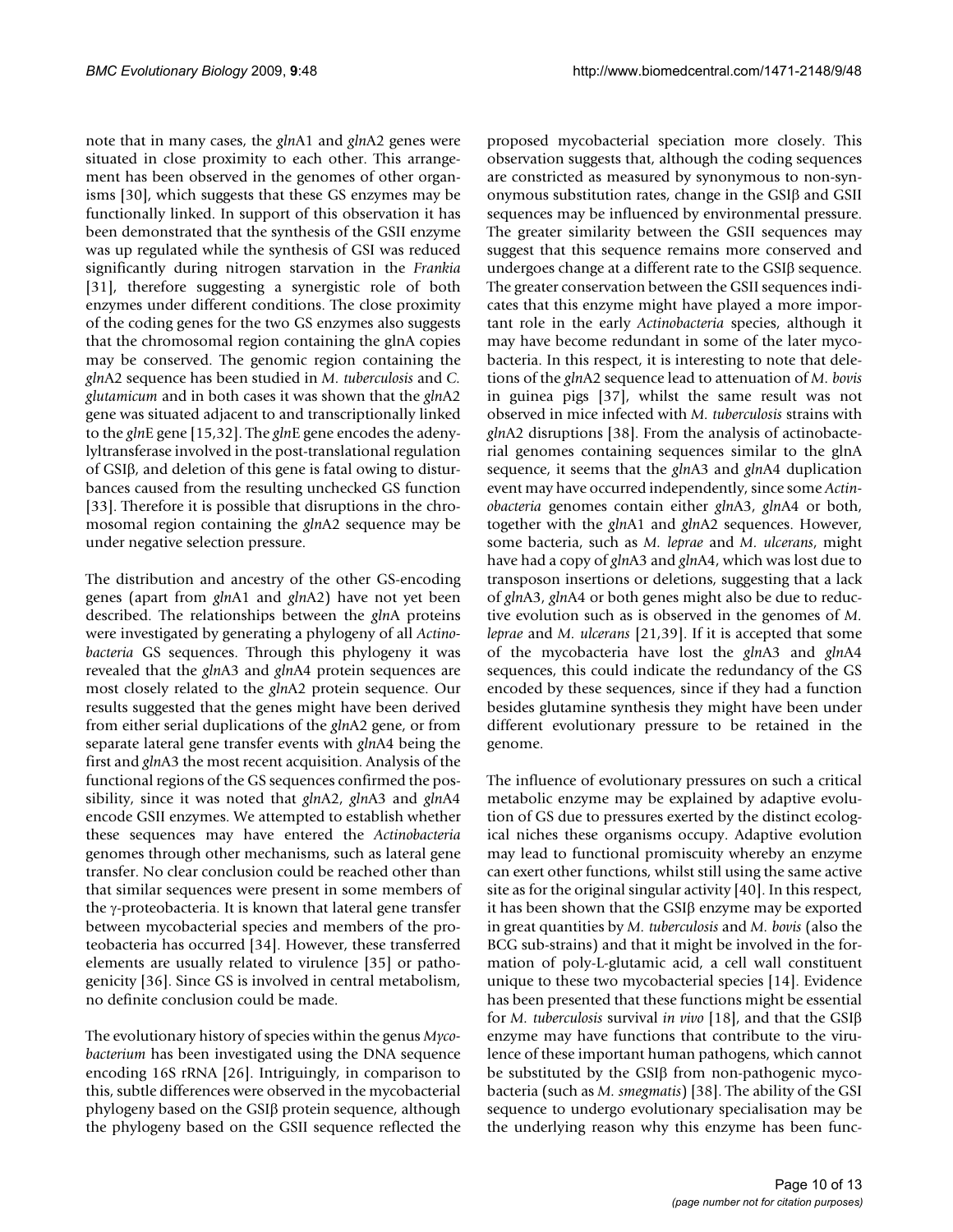|       | glnAl   | glnA2  | glnA3  | glnA4 |
|-------|---------|--------|--------|-------|
| glnAl | ------- | 32.5   | 17.I   | 22.3  |
| glnA2 | 32.5    | ------ | 19.9   | 30.2  |
| glnA3 | 17.I    | 19.9   | ------ | 24.3  |
| glnA4 | 22.3    | 30.2   | 24.3   | .     |

**Table 2: GlnA protein sequence similarity in** *M. tuberculosis*

Alignment similarities of the *M. tuberculosis gln*A2, *gln*A3 and *gln*A4 protein sequences to each other showed that these sequences are largely unrelated.

tionally replaced by the more evolutionary stable GSII sequence in eukaryotes. It was suggested that the GSII enzyme is present in eukaryotes due to lateral transfer from endosymbionts early in the eukaryote evolution and, that in some cases, these eukaryotes had other GSenzymes that were functionally replaced by GSII [41]. Indeed, a remnant of GSI, lengsin, has been observed in the vertebrate eye lens [42,43]. Lengsin has a dodecameric structure and conserved GSI functionally important regions, but is not catalytically active and has undergone significant evolutionary change in the N-terminal region and probably specialised to play a role in lens homeostasis and transparency.

## **Conclusion**

In conclusion, the specialisation of critical metabolic enzymes may have implications for the use of such enzymes as molecular markers for evolution. Although diversity in these protein sequences may be useful for discriminating between closely related species that show little variance in the 16S rRNA sequences [28], adaptive evolution of these sequences may skew phylogenies.

## **Methods**

#### *Sequence retrieval and multiple sequence alignments*

*Mycobacterium tuberculosis gln*A1, *gln*A2, *gln*A3 and *gln*A4 protein sequences were retrieved from Genolist (Pasteur Institute) [44] and compared to the *Actinobacteria* genome [45]. Glutamine synthetase protein sequences were retrieved and compared through multiple sequence alignment using ClustalW 1.8 software at the European Bioinformatics Institute [44,46]. The alignments were manually checked for errors using BioEdit 5.0.9 [47]. For phylogenetic reconstructions, some alignments were manually edited during which unaligned regions (inserts) were removed. BLAST searches against the genomes of *M. africanum*, *M. marinum* and *M. microtti* were carried out on the Sanger Institute website [48] by using the function TBLASTN.

databases on the NCBI microbial genomes BLAST server

#### *Phylogenetic trees*

The edited GS protein sequences were subjected to phylogenetic analysis using the neighbour joining algorithm (PAUP 4.0\*; Phylogenetic Analysis Using Parsimony (\*Other Methods) Version 4b10. Sinauer Associates, Sunderland, Massachusetts). A 1000 subsets were generated for bootstrap resampling of the data to establish a degree of statistical support for nodes within each phylogenetic reconstruction [49]. A consensus tree was generated using the program contree (PAUP 4.0\*) in combination with the majority rule formula. The GS protein sequence of *Symbiobacterium thermophylum* was selected as out-group to assign roots due the closer relation of this organism to the *Actinobacteria* ancestor [19]. Only branches which occurred in > 50% of the bootstrap trees were included in the final tree and all branches with a zero branch length were collapsed. Overall topology of the trees were confirmed using PhyML 3.0 [50] (data not shown). Synonymous  $(K_s)$  and non-synonymous  $(K_a)$  substitutions were calculated using DnaSP software [51]. In these calculations, the *gln*A1 or *gln*A2 DNA sequence of *C. efficiens* was selected as the out-group.

## **M. tuberculosis** *clinical isolate DNA preparation and*  **glnA1** *sequencing*

DNA was isolated from *M. tuberculosis* clinical isolates representative of the various strain families [52] and genotyp-

| <b>Name</b> | Sequence $(5'-3')$         | <b>Product size:</b> | Pair Tm $(^{\circ}C)$ | <b>Genome Coordinates</b> |
|-------------|----------------------------|----------------------|-----------------------|---------------------------|
| glnA Up F   | AGATGGACACGGTGGAGT         | 796 bp               | 55                    | 2486860                   |
| glnA Up R   | CTTTACTGTATCCGCGGC         |                      |                       | 2487605                   |
| AI FI       | <b>CACGGTCAGTAACGTCTGC</b> | 550 <sub>bp</sub>    | 55                    | 2487524                   |
| AI RI       | TCCACCTCGTAGAAGGAGC        |                      |                       | 2488081                   |
| AI FII      | <b>TTCGATTCGGTGAGCTTC</b>  | 574 bp               | 57                    | 2488029                   |
| AI RII      | <b>GCCGCTTGTAGGAGTTCA</b>  |                      |                       | 2488602                   |
| AI FIII     | ACGACGAGACGGGTTATG         | 294 bp               | 54                    | 2488483                   |
| AI RIII     | ATCAGCATGGCCGAGAAC         |                      |                       | 2488768                   |
| AI FIV      | <b>TGGTCTATAGCCAGCgcA</b>  | 597 bp               | 56                    | 2488633                   |
| AI RIV      | GAGATGATTGCCAAGCGG         |                      |                       | 2489229                   |

**Table 3: PCR primer sequences and priming sites**

Polymerase chain reaction primers used to amplify the *gln*A1-locus of *M. tuberculosis*, including its' 5'- and 3' surrounding regions, as overlapping PCR fragments, which facilitated the assembly of the full target region for sequencing (2369 bp).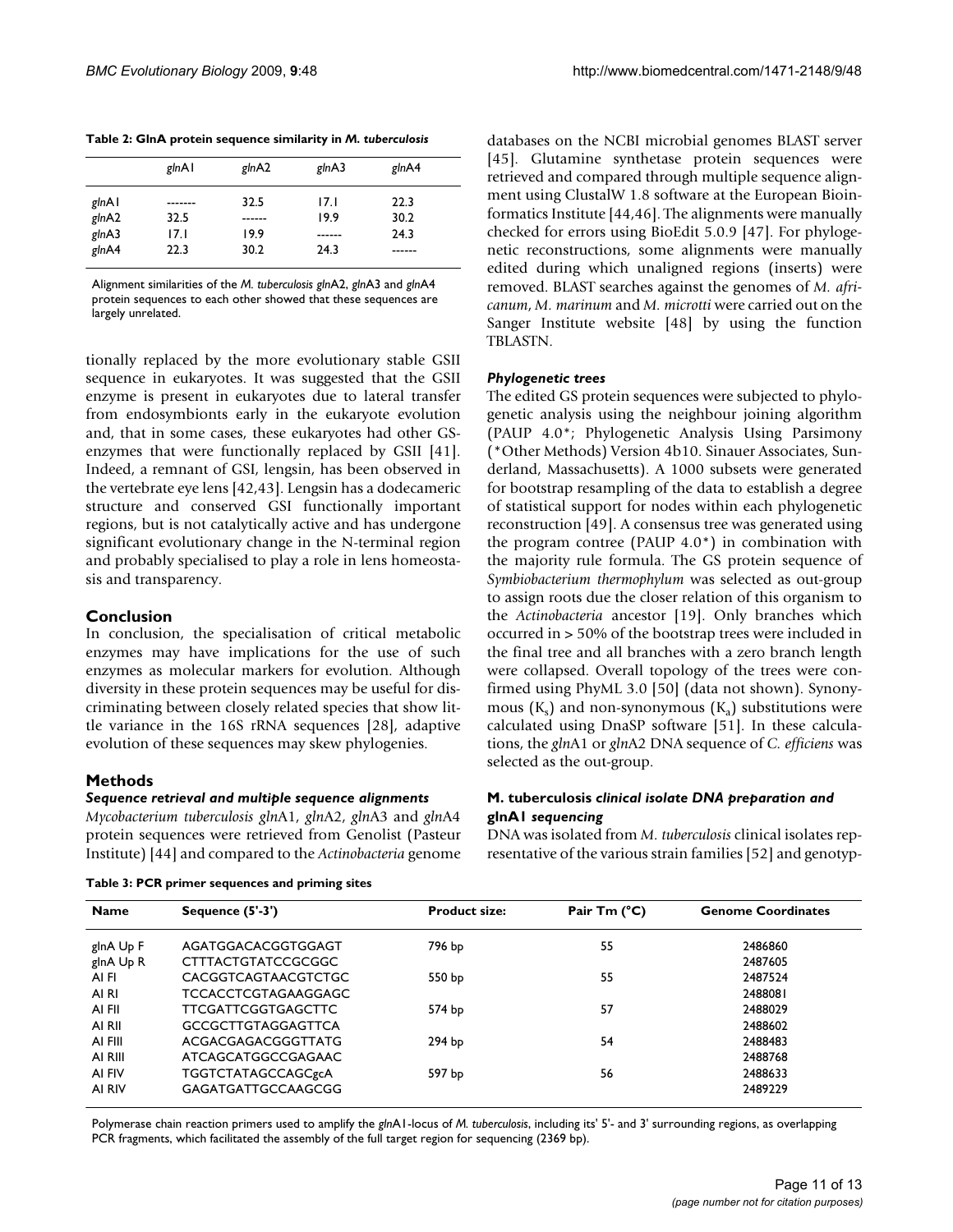ically classified through the internationally standardised IS-3' fingerprinting method [53]. The Southern-blot autoradiographs were normalised and the IS-3' bands were assigned using GelCompar software (version 4.1). Assignments were visually checked by two independent persons and bands with a >20% intensity than the other bands were scored as representing the IS*6110*-mediated evolutionary events [54]. This DNA was used as template for the PCR amplification of glnA1 using the primers listed in Table 2. PCR reactions were carried out in a GeneAmp 2500 PCR-system (Perkin Elmer) with an initial enzyme activation and DNA denaturing step of 15 min 92°C, followed by 30 cycles at 92 $^{\circ}$ C (2 min); T<sub>m</sub> (Table 3, 30 sec) and 72°C (1 min) and a final 7 min elongation step at 72°C. PCR products were purified using the Promega SVminiprep system and submitted for direct automated DNA sequencing (Central Analytical Facility, Stellenbosch University, South Africa). Full-length *gln*A1 sequences were assembled from sequencing data using DnaMan software and compared to each other through multiple sequence alignment using ClustalW 1.8 software [44].

#### **Authors' contributions**

DH carried out all experimental work, interpretation of data and drafted the manuscript. PvH and IJFW were responsible for initiating the project and revising the manuscript for intellectual content.

## **Additional material**

#### **Additional file 1**

**Actinobacteria** *phylogenetic reconstruction based on glnA protein sequences. The data provided represent the phylogeny of several Actinobacteria based on the glnA protein sequences present in these genomes.* Click here for file

[\[http://www.biomedcentral.com/content/supplementary/1471-](http://www.biomedcentral.com/content/supplementary/1471-2148-9-48-S1.pdf) 2148-9-48-S1.pdf]

## **Acknowledgements**

The authors would like to thank the CSIR (Dr C. Kenyon) and the MRC for financial assistance, Dr N. Gey van Pittius and Dr R. Warren for advice in preparing the manuscript.

#### **References**

- 1. Yamanaka K, Fang L, Inouye M: **[The CspA family in Escherichia](http://www.ncbi.nlm.nih.gov/entrez/query.fcgi?cmd=Retrieve&db=PubMed&dopt=Abstract&list_uids=9484881) [coli: multiple gene duplication for stress adaptation.](http://www.ncbi.nlm.nih.gov/entrez/query.fcgi?cmd=Retrieve&db=PubMed&dopt=Abstract&list_uids=9484881)** *Mol Microbiol* 1998, **27:**247-255.
- 2. Tekaia F, Dujon B: **[Pervasiveness of gene conservation and per](http://www.ncbi.nlm.nih.gov/entrez/query.fcgi?cmd=Retrieve&db=PubMed&dopt=Abstract&list_uids=10552040)[sistence of duplicates in cellular genomes.](http://www.ncbi.nlm.nih.gov/entrez/query.fcgi?cmd=Retrieve&db=PubMed&dopt=Abstract&list_uids=10552040)** *J Mol Evol* 1999, **49:**591-600.
- Riehle MM, Bennett AF, Long AD: [Genetic architecture of ther](http://www.ncbi.nlm.nih.gov/entrez/query.fcgi?cmd=Retrieve&db=PubMed&dopt=Abstract&list_uids=11149947)**[mal adaptation in Escherichia coli.](http://www.ncbi.nlm.nih.gov/entrez/query.fcgi?cmd=Retrieve&db=PubMed&dopt=Abstract&list_uids=11149947)** *Proc Natl Acad Sci USA* 2001, **98:**525-530.
- 4. Kumada Y, Benson DR, Hillemann D, Hosted TJ, Rochefort DA, Thompson CJ, Wohlleben W, Tateno Y: **[Evolution of the](http://www.ncbi.nlm.nih.gov/entrez/query.fcgi?cmd=Retrieve&db=PubMed&dopt=Abstract&list_uids=8096645) [glutamine synthetase gene, one of the oldest existing and](http://www.ncbi.nlm.nih.gov/entrez/query.fcgi?cmd=Retrieve&db=PubMed&dopt=Abstract&list_uids=8096645) [functioning genes.](http://www.ncbi.nlm.nih.gov/entrez/query.fcgi?cmd=Retrieve&db=PubMed&dopt=Abstract&list_uids=8096645)** *Proc Natl Acad Sci USA* 1993, **90:**3009-3013.
- 5. Brown JR, Masuchi Y, Robb FT, Doolittle WF: **[Evolutionary rela](http://www.ncbi.nlm.nih.gov/entrez/query.fcgi?cmd=Retrieve&db=PubMed&dopt=Abstract&list_uids=7916055)[tionships of bacterial and archaeal glutamine synthetase](http://www.ncbi.nlm.nih.gov/entrez/query.fcgi?cmd=Retrieve&db=PubMed&dopt=Abstract&list_uids=7916055) [genes.](http://www.ncbi.nlm.nih.gov/entrez/query.fcgi?cmd=Retrieve&db=PubMed&dopt=Abstract&list_uids=7916055)** *J Mol Evol* 1994, **38:**566-576.
- 6. Mathis R, Gamas P, Meyer Y, Cullimore JV: **[The presence of GSI](http://www.ncbi.nlm.nih.gov/entrez/query.fcgi?cmd=Retrieve&db=PubMed&dopt=Abstract&list_uids=10684345)[like genes in higher plants: support for the paralogous evolu](http://www.ncbi.nlm.nih.gov/entrez/query.fcgi?cmd=Retrieve&db=PubMed&dopt=Abstract&list_uids=10684345)[tion of GSI and GSII genes.](http://www.ncbi.nlm.nih.gov/entrez/query.fcgi?cmd=Retrieve&db=PubMed&dopt=Abstract&list_uids=10684345)** *J Mol Evol* 2000, **50:**116-122.
- 7. Tateno Y: **[Evolution of glutamine synthetase genes is in](http://www.ncbi.nlm.nih.gov/entrez/query.fcgi?cmd=Retrieve&db=PubMed&dopt=Abstract&list_uids=7999370) [accordance with the neutral theory of molecular evolution.](http://www.ncbi.nlm.nih.gov/entrez/query.fcgi?cmd=Retrieve&db=PubMed&dopt=Abstract&list_uids=7999370)** *Jpn J Genet* 1994, **69:**489-502.
- 8. Reitzer LJ, Magasanik B: **[Expression of glnA in Escherichia coli is](http://www.ncbi.nlm.nih.gov/entrez/query.fcgi?cmd=Retrieve&db=PubMed&dopt=Abstract&list_uids=2858855) [regulated at tandem promoters.](http://www.ncbi.nlm.nih.gov/entrez/query.fcgi?cmd=Retrieve&db=PubMed&dopt=Abstract&list_uids=2858855)** *Proc Natl Acad Sci USA* 1985, **82:**1979-1983.
- 9. Rahman RN, Fujiwara S, Takagi M, Imanaka T: **[Sequence analysis of](http://www.ncbi.nlm.nih.gov/entrez/query.fcgi?cmd=Retrieve&db=PubMed&dopt=Abstract&list_uids=9520268) [glutamate dehydrogenase \(GDH\) from the hyperther](http://www.ncbi.nlm.nih.gov/entrez/query.fcgi?cmd=Retrieve&db=PubMed&dopt=Abstract&list_uids=9520268)mophilic archaeon Pyrococcus sp. KOD1 and comparison of the enzymatic characteristics of native and recombinant [GDHs.](http://www.ncbi.nlm.nih.gov/entrez/query.fcgi?cmd=Retrieve&db=PubMed&dopt=Abstract&list_uids=9520268)** *Mol Gen Genet* 1998, **257:**338-347.
- 10. Llorca O, Betti M, Gonzalez JM, Valencia A, Marquez AJ, Valpuesta JM: **[The three-dimensional structure of an eukaryotic glutamine](http://www.ncbi.nlm.nih.gov/entrez/query.fcgi?cmd=Retrieve&db=PubMed&dopt=Abstract&list_uids=16884924) synthetase: functional implications of its oligomeric struc[ture.](http://www.ncbi.nlm.nih.gov/entrez/query.fcgi?cmd=Retrieve&db=PubMed&dopt=Abstract&list_uids=16884924)** *J Struct Biol* 2006, **156:**469-479.
- 11. Brown JR, Doolittle WF: **[Archaea and the prokaryote-to](http://www.ncbi.nlm.nih.gov/entrez/query.fcgi?cmd=Retrieve&db=PubMed&dopt=Abstract&list_uids=9409149)[eukaryote transition.](http://www.ncbi.nlm.nih.gov/entrez/query.fcgi?cmd=Retrieve&db=PubMed&dopt=Abstract&list_uids=9409149)** *Microbiol Mol Biol Rev* 1997, **61:**456-502.
- 12. Benson DR, Stephens DW, Clawson ML, Silvester WB: **[Amplifica](http://www.ncbi.nlm.nih.gov/entrez/query.fcgi?cmd=Retrieve&db=PubMed&dopt=Abstract&list_uids=8702283)[tion of 16S rRNA genes from Frankia strains in root nodules](http://www.ncbi.nlm.nih.gov/entrez/query.fcgi?cmd=Retrieve&db=PubMed&dopt=Abstract&list_uids=8702283) of Ceanothus griseus, Coriaria arborea, Coriaria plumosa, [Discaria toumatou, and Purshia tridentata.](http://www.ncbi.nlm.nih.gov/entrez/query.fcgi?cmd=Retrieve&db=PubMed&dopt=Abstract&list_uids=8702283)** *Appl Environ Microbiol* 1996, **62:**2904-2909.
- 13. Cole ST, Brosch R, Parkhill J, Garnier T, Churcher C, Harris D, Gordon SV, Eiglmeier K, Gas S, Barry CE III, *et al.*: **[Deciphering the biol](http://www.ncbi.nlm.nih.gov/entrez/query.fcgi?cmd=Retrieve&db=PubMed&dopt=Abstract&list_uids=9634230)[ogy of Mycobacterium tuberculosis from the complete](http://www.ncbi.nlm.nih.gov/entrez/query.fcgi?cmd=Retrieve&db=PubMed&dopt=Abstract&list_uids=9634230) [genome sequence.](http://www.ncbi.nlm.nih.gov/entrez/query.fcgi?cmd=Retrieve&db=PubMed&dopt=Abstract&list_uids=9634230)** *Nature* 1998, **393:**537-544.
- 14. Harth G, Zamecnik PC, Tang JY, Tabatadze D, Horwitz MA: **[Treat](http://www.ncbi.nlm.nih.gov/entrez/query.fcgi?cmd=Retrieve&db=PubMed&dopt=Abstract&list_uids=10618433)ment of Mycobacterium tuberculosis with antisense oligonu[cleotides to glutamine synthetase mRNA inhibits glutamine](http://www.ncbi.nlm.nih.gov/entrez/query.fcgi?cmd=Retrieve&db=PubMed&dopt=Abstract&list_uids=10618433) synthetase activity, formation of the poly-L-glutamate/ [glutamine cell wall structure, and bacterial replication.](http://www.ncbi.nlm.nih.gov/entrez/query.fcgi?cmd=Retrieve&db=PubMed&dopt=Abstract&list_uids=10618433)** *Proc Natl Acad Sci USA* 2000, **97:**418-423.
- 15. Harth G, Maslesa-Galic S, Tullius MV, Horwitz MA: **[All four Myco](http://www.ncbi.nlm.nih.gov/entrez/query.fcgi?cmd=Retrieve&db=PubMed&dopt=Abstract&list_uids=16262797)[bacterium tuberculosis glnA genes encode glutamine syn](http://www.ncbi.nlm.nih.gov/entrez/query.fcgi?cmd=Retrieve&db=PubMed&dopt=Abstract&list_uids=16262797)thetase activities but only GlnA1 is abundantly expressed [and essential for bacterial homeostasis.](http://www.ncbi.nlm.nih.gov/entrez/query.fcgi?cmd=Retrieve&db=PubMed&dopt=Abstract&list_uids=16262797)** *Mol Microbiol* 2005, **58:**1157-1172.
- 16. Miller BH, Shinnick TM: **[Evaluation of Mycobacterium tubercu](http://www.ncbi.nlm.nih.gov/entrez/query.fcgi?cmd=Retrieve&db=PubMed&dopt=Abstract&list_uids=10603413)[losis genes involved in resistance to killing by human macro](http://www.ncbi.nlm.nih.gov/entrez/query.fcgi?cmd=Retrieve&db=PubMed&dopt=Abstract&list_uids=10603413)[phages.](http://www.ncbi.nlm.nih.gov/entrez/query.fcgi?cmd=Retrieve&db=PubMed&dopt=Abstract&list_uids=10603413)** *Infect Immun* 2000, **68:**387-390.
- 17. Harth G, Horwitz MA: **[Inhibition of Mycobacterium tuberculo](http://www.ncbi.nlm.nih.gov/entrez/query.fcgi?cmd=Retrieve&db=PubMed&dopt=Abstract&list_uids=12496196)[sis glutamine synthetase as a novel antibiotic strategy](http://www.ncbi.nlm.nih.gov/entrez/query.fcgi?cmd=Retrieve&db=PubMed&dopt=Abstract&list_uids=12496196) [against tuberculosis: demonstration of efficacy in vivo.](http://www.ncbi.nlm.nih.gov/entrez/query.fcgi?cmd=Retrieve&db=PubMed&dopt=Abstract&list_uids=12496196)** *Infect Immun* 2003, **71:**456-464.
- 18. Harth G, Horwitz MA: **[An inhibitor of exported Mycobacte](http://www.ncbi.nlm.nih.gov/entrez/query.fcgi?cmd=Retrieve&db=PubMed&dopt=Abstract&list_uids=10224282)[rium tuberculosis glutamine synthetase selectively blocks](http://www.ncbi.nlm.nih.gov/entrez/query.fcgi?cmd=Retrieve&db=PubMed&dopt=Abstract&list_uids=10224282) the growth of pathogenic mycobacteria in axenic culture and in human monocytes: extracellular proteins as potential [novel drug targets.](http://www.ncbi.nlm.nih.gov/entrez/query.fcgi?cmd=Retrieve&db=PubMed&dopt=Abstract&list_uids=10224282)** *J Exp Med* 1999, **189:**1425-1436.
- 19. Gao B, Gupta RS: **[Conserved indels in protein sequences that](http://www.ncbi.nlm.nih.gov/entrez/query.fcgi?cmd=Retrieve&db=PubMed&dopt=Abstract&list_uids=16280504) [are characteristic of the phylum Actinobacteria.](http://www.ncbi.nlm.nih.gov/entrez/query.fcgi?cmd=Retrieve&db=PubMed&dopt=Abstract&list_uids=16280504)** *Int J Syst Evol Microbiol* 2005, **55:**2401-2412.
- 20. Ueda K, Yamashita A, Ishikawa J, Shimada M, Watsuji TO, Morimura K, Ikeda H, Hattori M, Beppu T: **[Genome sequence of Symbio](http://www.ncbi.nlm.nih.gov/entrez/query.fcgi?cmd=Retrieve&db=PubMed&dopt=Abstract&list_uids=15383646)[bacterium thermophilum, an uncultivable bacterium that](http://www.ncbi.nlm.nih.gov/entrez/query.fcgi?cmd=Retrieve&db=PubMed&dopt=Abstract&list_uids=15383646) [depends on microbial commensalism.](http://www.ncbi.nlm.nih.gov/entrez/query.fcgi?cmd=Retrieve&db=PubMed&dopt=Abstract&list_uids=15383646)** *Nucleic Acids Res* 2004, **32:**4937-4944.
- 21. Eiglmeier K, Parkhill J, Honore N, Garnier T, Tekaia F, Telenti A, Klatser P, James KD, Thomson NR, Wheeler PR, *et al.*: **[The decaying](http://www.ncbi.nlm.nih.gov/entrez/query.fcgi?cmd=Retrieve&db=PubMed&dopt=Abstract&list_uids=11826475) [genome of Mycobacterium leprae.](http://www.ncbi.nlm.nih.gov/entrez/query.fcgi?cmd=Retrieve&db=PubMed&dopt=Abstract&list_uids=11826475)** *Lepr Rev* 2001, **72:**387-398.
- 22. Cole ST, Eiglmeier K, Parkhill J, James KD, Thomson NR, Wheeler PR, Honore N, Garnier T, Churcher C, Harris D, *et al.*: **[Massive](http://www.ncbi.nlm.nih.gov/entrez/query.fcgi?cmd=Retrieve&db=PubMed&dopt=Abstract&list_uids=11234002) [gene decay in the leprosy bacillus.](http://www.ncbi.nlm.nih.gov/entrez/query.fcgi?cmd=Retrieve&db=PubMed&dopt=Abstract&list_uids=11234002)** *Nature* 2001, **409:**1007-1011.
- 23. Almassy RJ, Janson CA, Hamlin R, Xuong NH, Eisenberg D: **[Novel](http://www.ncbi.nlm.nih.gov/entrez/query.fcgi?cmd=Retrieve&db=PubMed&dopt=Abstract&list_uids=2876389) [subunit-subunit interactions in the structure of glutamine](http://www.ncbi.nlm.nih.gov/entrez/query.fcgi?cmd=Retrieve&db=PubMed&dopt=Abstract&list_uids=2876389) [synthetase.](http://www.ncbi.nlm.nih.gov/entrez/query.fcgi?cmd=Retrieve&db=PubMed&dopt=Abstract&list_uids=2876389)** *Nature* 1986, **323:**304-309.
- 24. Fink D, Falke D, Wohlleben W, Engels A: **[Nitrogen metabolism in](http://www.ncbi.nlm.nih.gov/entrez/query.fcgi?cmd=Retrieve&db=PubMed&dopt=Abstract&list_uids=10517584) [Streptomyces coelicolor A3\(2\): modification of glutamine](http://www.ncbi.nlm.nih.gov/entrez/query.fcgi?cmd=Retrieve&db=PubMed&dopt=Abstract&list_uids=10517584) [synthetase I by an adenylyltransferase.](http://www.ncbi.nlm.nih.gov/entrez/query.fcgi?cmd=Retrieve&db=PubMed&dopt=Abstract&list_uids=10517584)** *Microbiology* 1999, **145(Pt 9):**2313-2322.